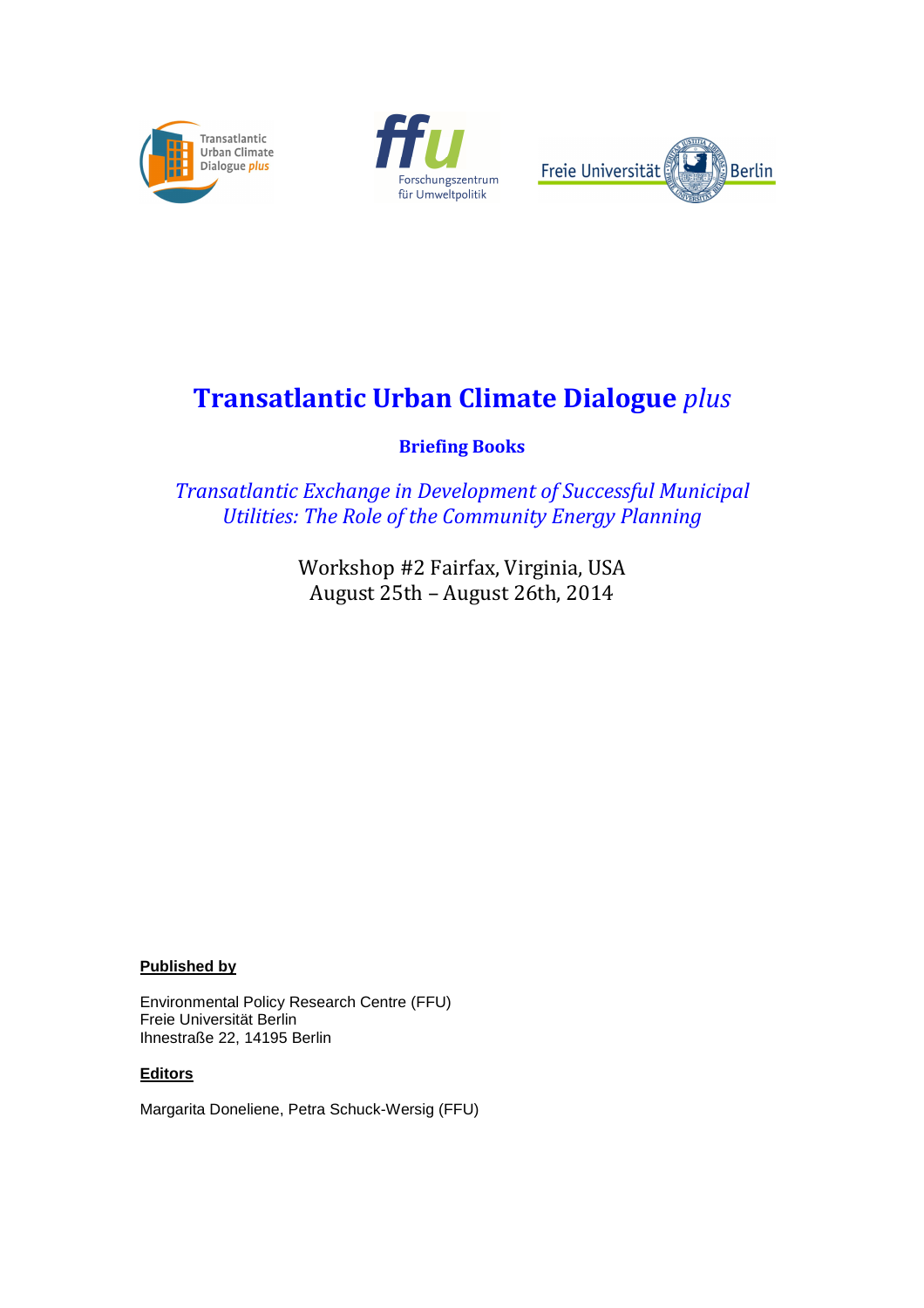# **Transatlantic Urban Climate Dialogue** *plus***: The Journey so Far**

# **Introduction and Background**

Since 2011, communities from the regions of Ontario (Canada), Northern Virginia (United States), Stuttgart and the Ruhr (Germany) have formed a very unique partnership involving the cross-national exchange and application of innovative community energy planning policies and technologies. The partnership has proved noteworthy for a number of reasons.

The first is the problem-focused and outcome-oriented exchanges of energy innovations that have transformed local and regional energy planning on both continents. District energy plans are being implemented in Guelph. These energy plans were inspired by the work of Dinslaken. Regional transportation planning in Northern Virginia has been enhanced by the experiences of Stuttgart.

The TUCD partnership is exemplary for the ways in which the US, Canadian and German urban regions brought together the appropriate groupings of elected officials, technical experts, commercial representatives and practitioners. Together they could assess how the essence of energy innovations could transfer across the Atlantic despite very different local norms and legal and technical contexts.

# **Workshops' Structure**

Each workshop has been organized around a specific set of shared technical and policy challenges and facilitated through conversations about the appropriate application of various energy policy and technical tools such as large-scale building retrofits, social inclusion and economic development, district energy and the integration of waste-to-energy, the role of municipal utilities, solar PV or public transit.

# **Implementation**

The implementation of the energy plans on both continents proceeds because the participants have expressed a desire to improve understanding about achieving appropriate scale by combining the various core themes and tools reviewed in the previous five workshops. Implementation at community-wide, or even region-wide, scale remains a critical challenge for successful realization of Community Energy Plans in both Europe and North America. Although some regions have advanced further than others in creating scale, the pioneering communities that form the TUCD see there is still a lot to be learned from understanding how key aspects either hinder or facilitate achieving scale.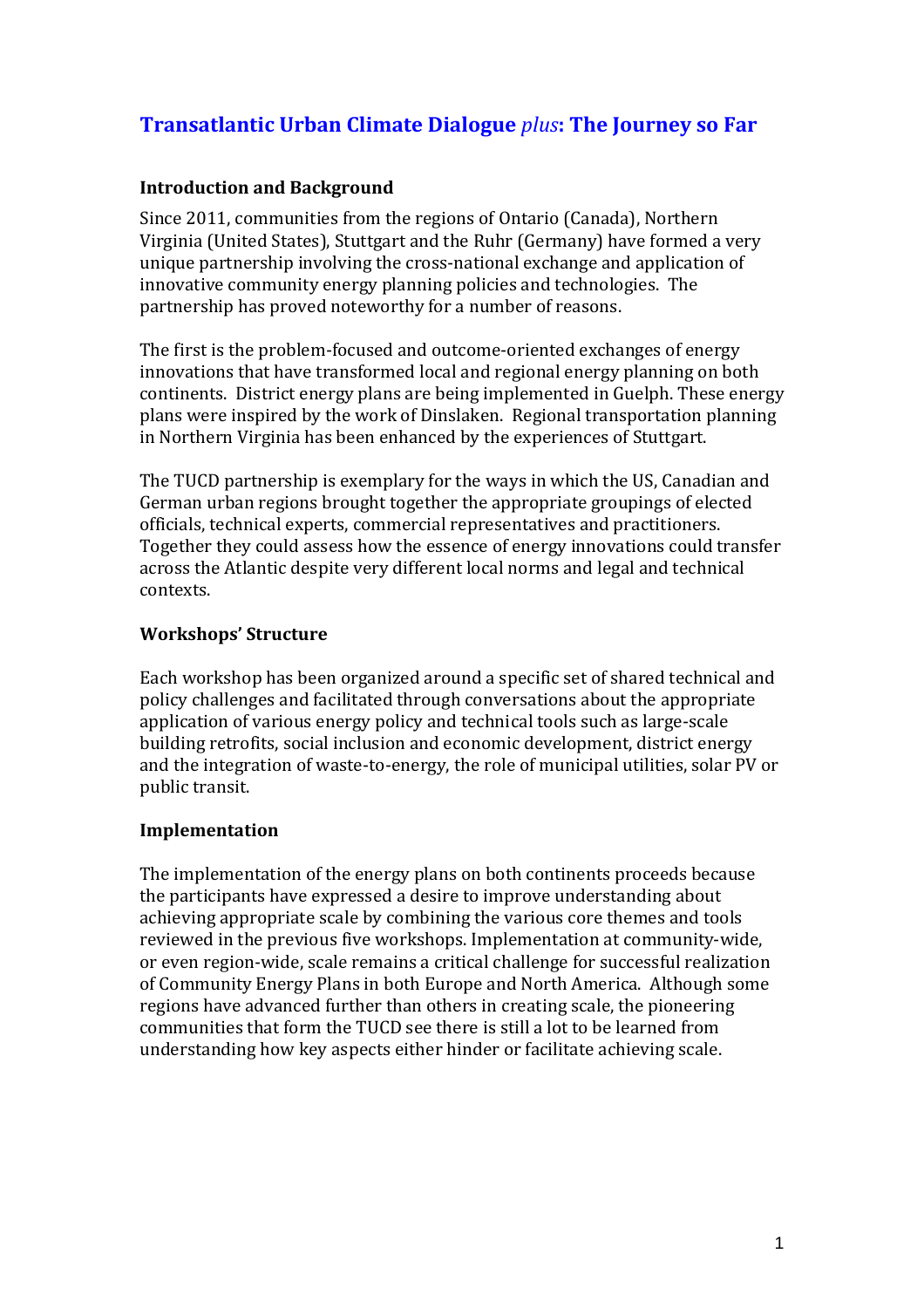### **Lessons to be Learned:**

- Legal restrictions governing land-use zoning
- The roles and integration of municipal and regional utilities in scale transformations
- The role of public transit
- The role of architectural and urban design

### **Final TUCD+ Workshop**

The final TUCD workshop will be held August 25-26, 2014 at George Mason University. There are two main themes that will be addressed:

- 1) To assess the ways in which variance of scale (from the level of the neighborhood to the city) has been appropriately considered in the implementation phases of Community Energy Plans and how this has been guided by objective performance benchmarking over the past three years in the four participating regions;
- 2) To assess appropriate no-cost or voluntary institutional support mechanisms that would sustain the valuable TUCD partnership in the absence of ongoing formal financial support from the German Federal Ministry for Economic Affairs and Energy.

# **Program of the TUCD+ Workshop**

#### Monday, August 25

Venue: George Mason University 4400 University Drive, Fairfax, Virginia 22030 Merten Hall, Room 3300

- 900 Welcome and Introductions **Dr. Solon Simmons**, Vice President of Global Strategies, George Mason University Supervisor Penny Gross, Chairman, Northern Virginia Regional Commission
- 915 Review of Goals of Workshop (*To review the core elements of "scale" or "scalable" CEP sub-projects in each region; and, to review key challenges to deploying core "tools" that could accelerate the appropriate scale*) **Peter Garforth,** Garforth International and **Prof. Dr. Miranda Schreurs**, Environmental Policy Research Centre (FFU), Freie Universität Berlin
- 930 Keynote Speech The Global Significance of Sustainable Energy Planning at the Local Level **Michelle Wyman**, Director for Intergovernmental Affairs, US Department of Energy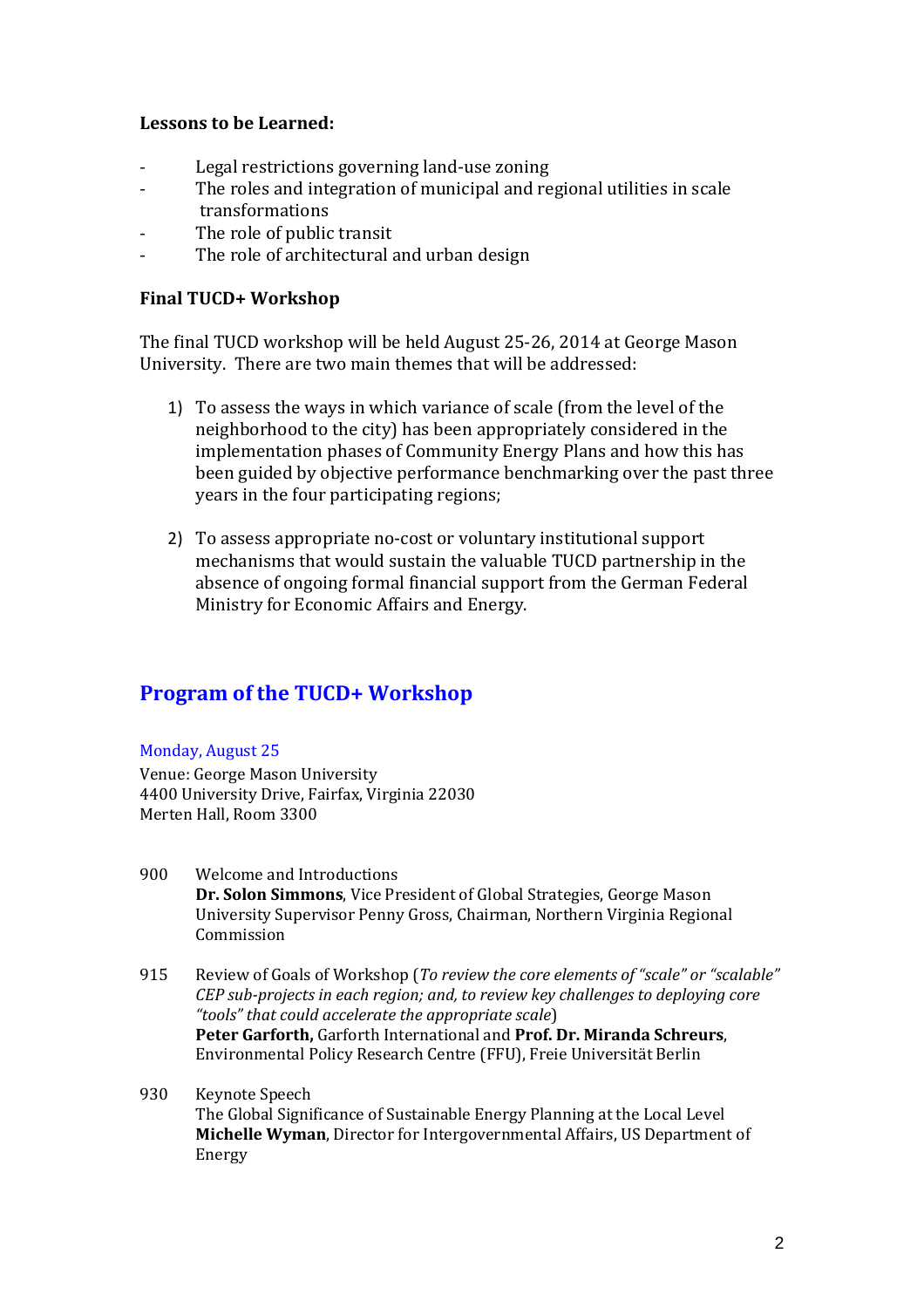- 1000 Question and Answer
- 1015 Coffee Break
- 1030 Review of the regulatory, technical, institutional and community acceptance of "scalable" projects

NOVA Case Study: Local Energy Alliance Program (LEAP) Re-Energize Reston Project

**Barbara Englehart**, LEAP, Business Development and Outreach Manager

#### **Background**

The Re-energize Reston Community Challenge is an effort to help the Reston, VA to improve the comfort, health performance, and value of its residential and commercial building stock. This one year long initiative, sponsored by Reston Association and the nonprofit organization Local Energy Alliance Program (LEAP), has a target of performing 1,964 Home Energy Check-Ups in celebration of this sustainable community's 50th anniversary and commemoration of Reston's founding year in 1964. In the one hour check-up, a LEAP professional Energy Coach provides a high level efficiency assessment, prioritized recommendations for improvement, and installation of immediate saving measures including energy efficient light bulbs, smart strips, and more. The low cost check-up, costing the homeowner only \$45 thanks to a subsidy provided by the local utility Dominion Power, is the first step in LEAP's more comprehensive energy improvement program for existing homes, Home Performance with ENERGY STAR.

- 1100 Facilitated Discussion
- 1130 Presentation Germany's Energiewende and the Diffusion of Transatlantic Innovations **Prof. Dr. Andreas Pyka,** Center for Research and Innovation Services,

Universität Hohenheim (Germany)

- 1200 Welcome Remarks by **Dr. Angel Cabrera**, President of George Mason University
- 1215 Question and Answer
- 1245 Lunch, Southside Hall
- 1345 Stuttgart Region Sustainable Solutions. Public participation and acceptance of dedicated sites in context with Energiewende **Thomas Kiwitt**, Verband Region Stuttgart, Executive Technical Director Description: Strategies - Achieving consensus -– Overcoming obstacles – Citizen involvement
- 1415 Facilitated Discussion
- 1445 Guelph Overall DE Strategy and Residential Retrofit Programs **Alex Chapman**, Guelph, Community Energy, Acting Corporate Manager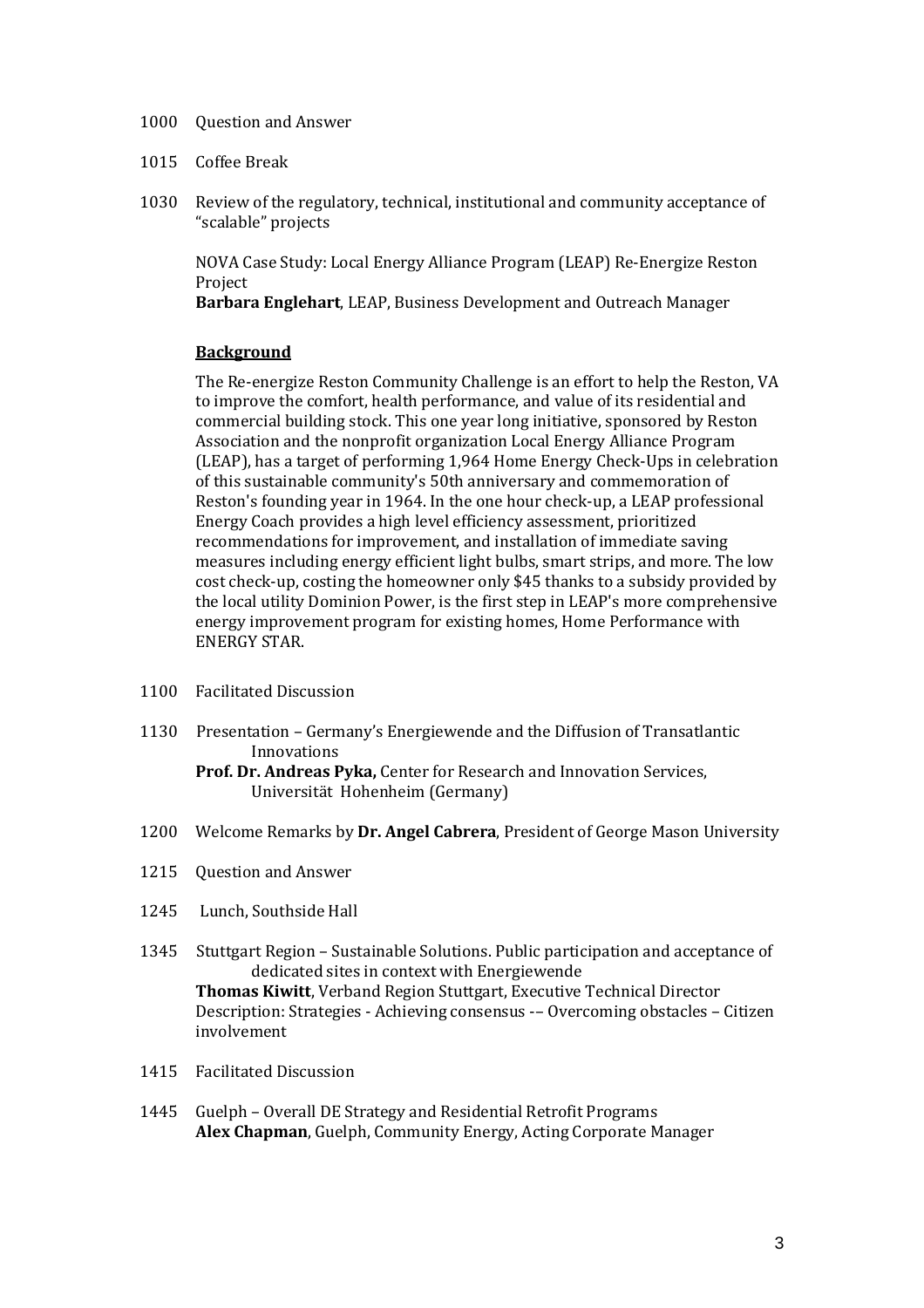#### **Background**

Guelph continues to press on with its efforts to improve energy efficiency in the City with three key programs: District Energy, the Corporate Energy Management Plan, and the Guelph Energy Efficiency Retrofit Strategy. Each of these programs has distinct relationships, challenges, and opportunities with respect to community groups, the local utility, the regulatory framework, peer municipalities, national NGOs, and governments at the provincial, federal, and global level.

- 1515 Facilitated Discussion
- 1545 NRW

(1) Bottrop – Innovation City Residential Retrofits **Bernd Tischler**, Mayor of Bottrop

#### **Background**

Core Points: Progress of the project "InnovationCity Ruhr" – Master Plan Climate-Suitable Urban Reconstruction – Establishment of "Quartiermanagement" – Support Program for Energy Efficiency of Buildings – ICR as a real lab

 (2) Variances of scale in the implementation of Community Energy Plans **Dr. Irene Wiese-von Ofen**, Agenda21, Forum Essen

#### **Background**

CEP from the Ruhr Perspective-Planning Responsibilities of Communities – Competition Initiatives

- 1625 Facilitated Discussion
- 1640 Adjourn Depart by Bus for The Winery at Bull Run 15950 Lee Highway, Centreville, Virginia 20120 Tel: 703-815-2233 http://www.wineryatbullrun.com/
- 1700 Wine Tasting and Discussions at The Winery at Bull Run
- 1915 Dinner at Blue Iguana Restaurant, Chantilly, Virginia

Return to Hotel by Bus

#### Tuesday, August 26

Venue: Boardroom of Hotel, Residence Inn, By Marriott, Fairfax City, 3565 Chain Bridge Rd. Fairfax VA 22030

900 Review of Day 1 **Prof. Dr. Miranda Schreurs**, Environmental Policy Research Centre (FFU), Freie Universität Berlin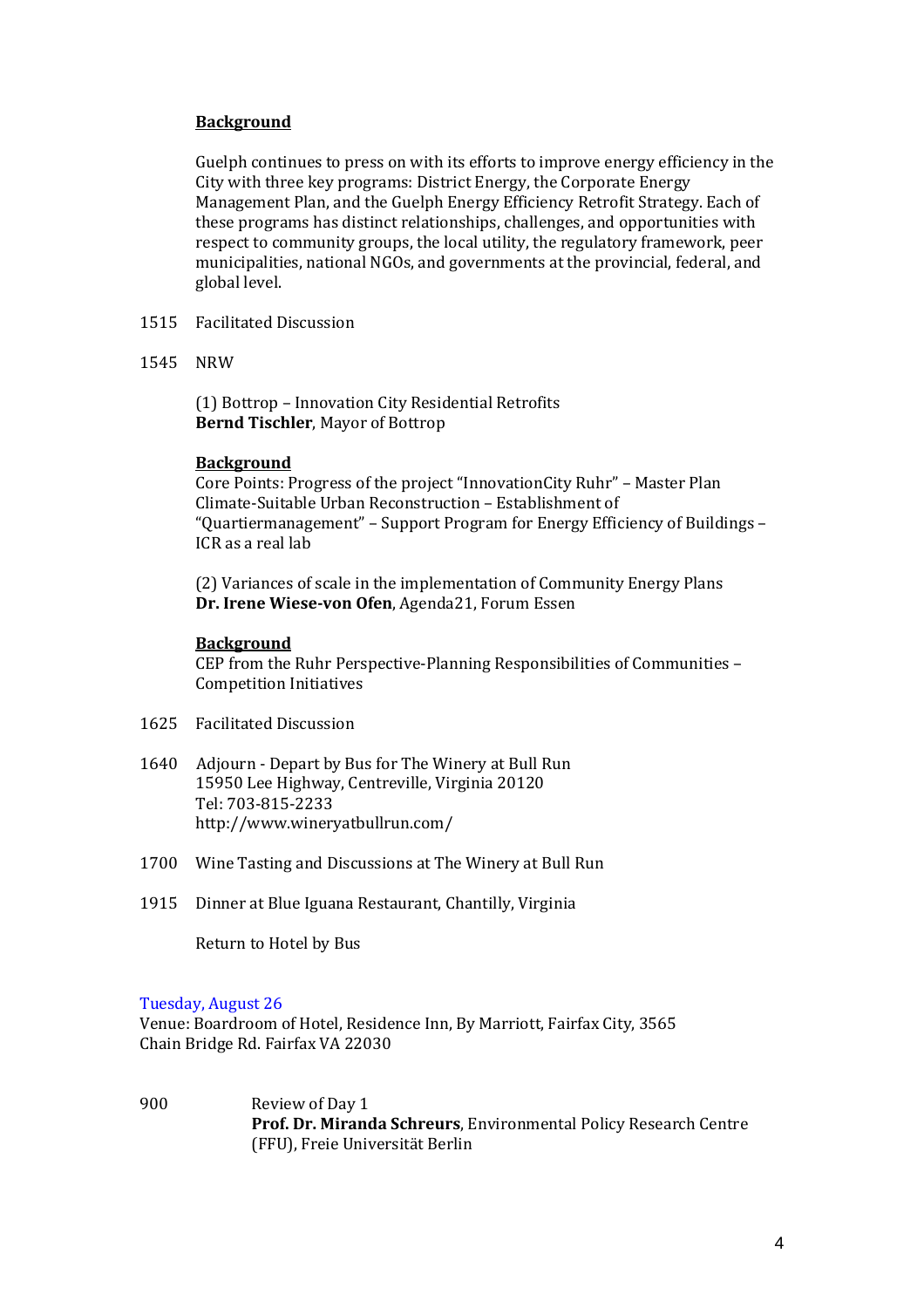| 915  | Keynote Presentation - The Role of Green Infrastructure Planning in the<br>Context of CEP Implementation<br>Dr. Matthew Rice, George Mason University                                                                                                                                                                           |
|------|---------------------------------------------------------------------------------------------------------------------------------------------------------------------------------------------------------------------------------------------------------------------------------------------------------------------------------|
| 945  | <b>Question and Answer</b>                                                                                                                                                                                                                                                                                                      |
| 950  | <b>Coffee Break</b>                                                                                                                                                                                                                                                                                                             |
| 1000 | <b>NRW</b><br>(3): Dinslaken on its Way to CO2-free Districts<br>Dr. Michael Heidinger, Mayor of Dinslaken                                                                                                                                                                                                                      |
| 1020 | Review of the Future of the TUCD Partnership (structure, participating<br>communities, and priorities) - Perspective of the Policymakers                                                                                                                                                                                        |
|      | Stuttgart<br>Dr. Nicola Schelling, Verband Region Stuttgart, Regional Director<br>Core Points: Science & Technology - Sustainable Mobility - Green<br>Infrastructure - Energy Efficiency - Climate Change - Economics                                                                                                           |
|      | Guelph<br>Alex Chapman, Guelph, Community Energy, Acting Corporate Manager<br>Core Points: Economic Development through sustained cooperation -<br>Shared experiences in scaling up Green initiatives - Institutional<br>structures - Ongoing community engagement and motivation -<br>Influencing regional and national policy |
|      | <b>NOVA</b><br>Mark Gibb, Northern Virginia Regional Commission, Executive Director<br>& Dale Medearis, Northern Virginia Regional Commission, Senior<br><b>Environmental Planner</b><br>Core Points: Evolution of the Climate Atlas Project                                                                                    |
|      | NRW/Bottrop<br><b>Bernd Tischler, Lord Mayor of Bottrop</b><br>Core Points: Transformation research - Evaluation of process - Testing<br>new forms of citizen or company activation - Need for external financing                                                                                                               |
|      | NRW/TU Dortmund/Universität Duisburg-Essen<br>Dr. Irene Wiese-von Ofen, Agenda21, Forum Essen<br>Core Points: Possibilities of self-sustaining cooperation - International<br>network of universities                                                                                                                           |
| 1135 | <b>Coffee Break</b>                                                                                                                                                                                                                                                                                                             |
| 1120 | Sustaining and Forwarding TUCD Partnership - Roadmap for Future<br><b>TUCD Partnerships</b>                                                                                                                                                                                                                                     |
| 1200 | Lunch                                                                                                                                                                                                                                                                                                                           |
| 1300 | Adjourn                                                                                                                                                                                                                                                                                                                         |
|      |                                                                                                                                                                                                                                                                                                                                 |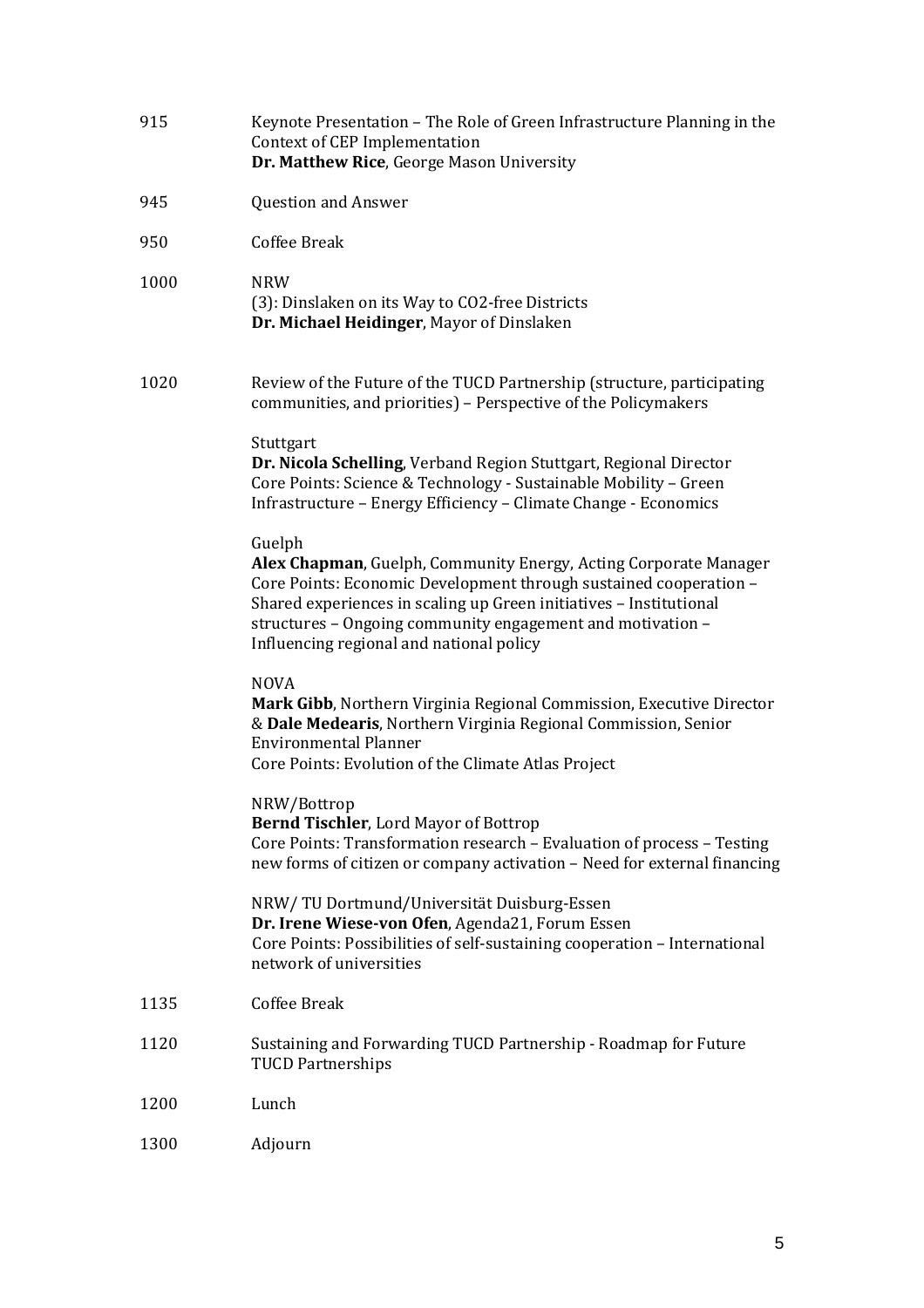- 1500 Walking Tour of **Alexandria Waterfront Project** with Karl Moritz, Acting Director of the City of Alexandria Planning Department
- 1700 Dinner at Union Street Public House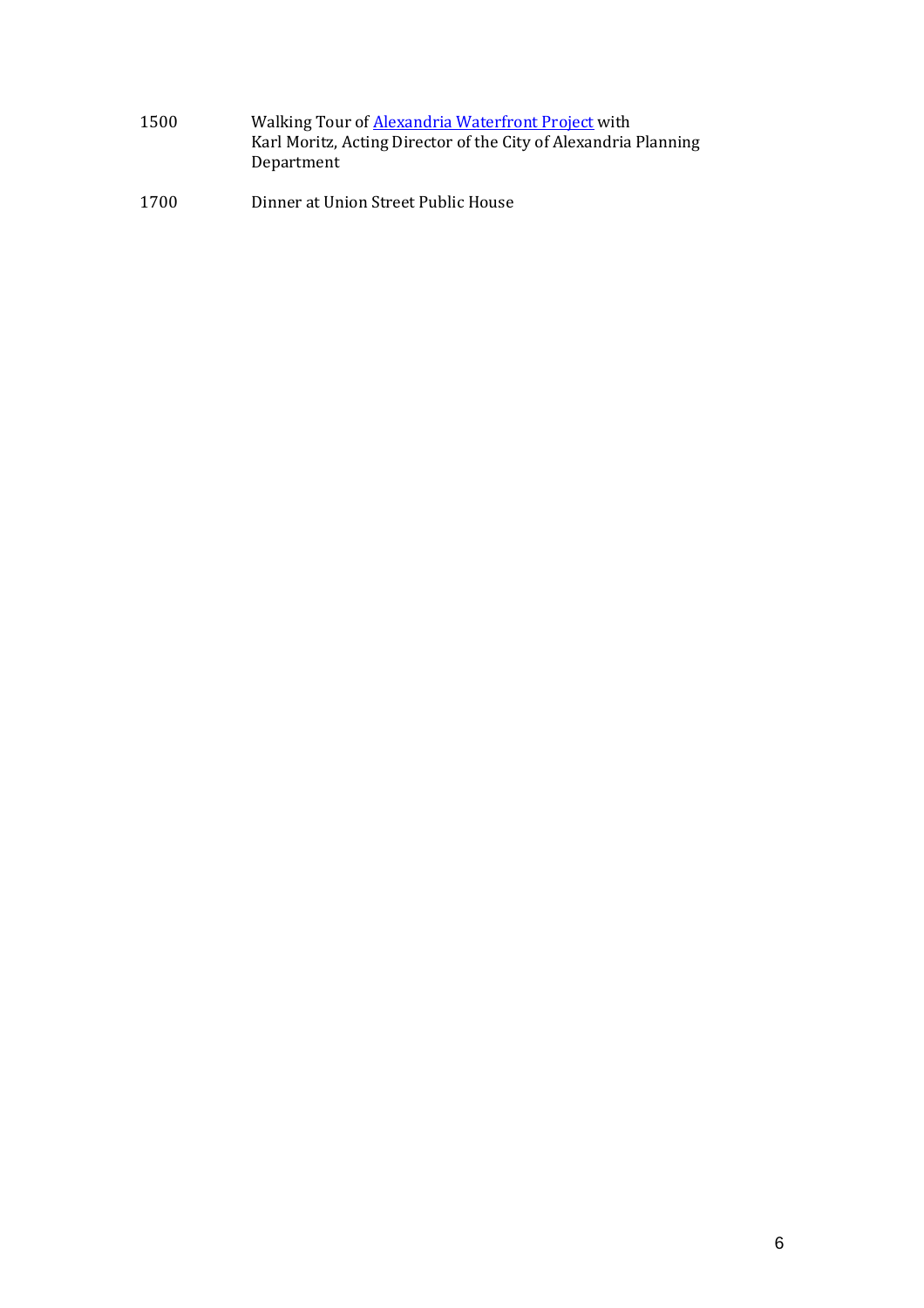# **District Energy Strategic Plan for the City of Guelph**

# **Executive Overview<sup>1</sup>**

Guelph's internationally recognized Community Energy Initiative (CEI) sets out ambitious greenhouse gas and energy reduction targets for the community to be achieved by 2031.

Currently, the energy required to heat and cool homes and buildings accounts for about half of Guelph's total energy use and is a major contributor to greenhouse gas emissions. In order to achieve the targets set out in the CEI, it is necessary that the efficiency of the heating and cooling of homes and buildings be greatly improved.

Around us, the Ontario government has made significant investments in renewable energy. Looking forward, experts anticipate major changes will take place in energy and environmental legislation, fuel availability, commodity pricing and alternative energy technologies. Clearly the time is right for conventional energy strategy to make way for structurally new approaches. This landmark document sets out a vision for Guelph as a prosperous, cleaner and healthier community powered by a secure, reliable, affordable and sustainable district energy system supplying at least 50 per cent of the heating needs of residents, as well as commercial, institutional and industrial facilities. This district energy network would be practically invisible, forming an integral part of the infrastructure of the city and installed with other basic networks such as electricity, water and sewage.

The Guelph District Energy Strategic Plan provides background information on district energy systems, benefits for individuals and communities and compelling examples of successful district energy networks in operation in other cities. The report then outlines how a community-wide district energy network in Guelph could grow from a modest beginning with energy centres in two "highpriority" areas — downtown and the Hanlon Creek Business Park—and evolve over the years with the addition of other "medium priority" areas to form an interconnected grid capable of providing large portions of the city with economical heating, cooling and domestic hot water.

The result would be a significant drop in energy use and greenhouse gas reductions, positioning Guelph as one of the top energy performers in Canada, helping to combat climate change and establishing the community as Canada's District Energy Centre of Excellence.

For further information see: http://guelph.ca/wp-content/uploads/011514\_DistrictEnergyStrategicPlan\_web.pdf

 $\overline{a}$ 

<sup>&</sup>lt;sup>1</sup> Published by ENVIDA community energy and Guelph Hydro Inc.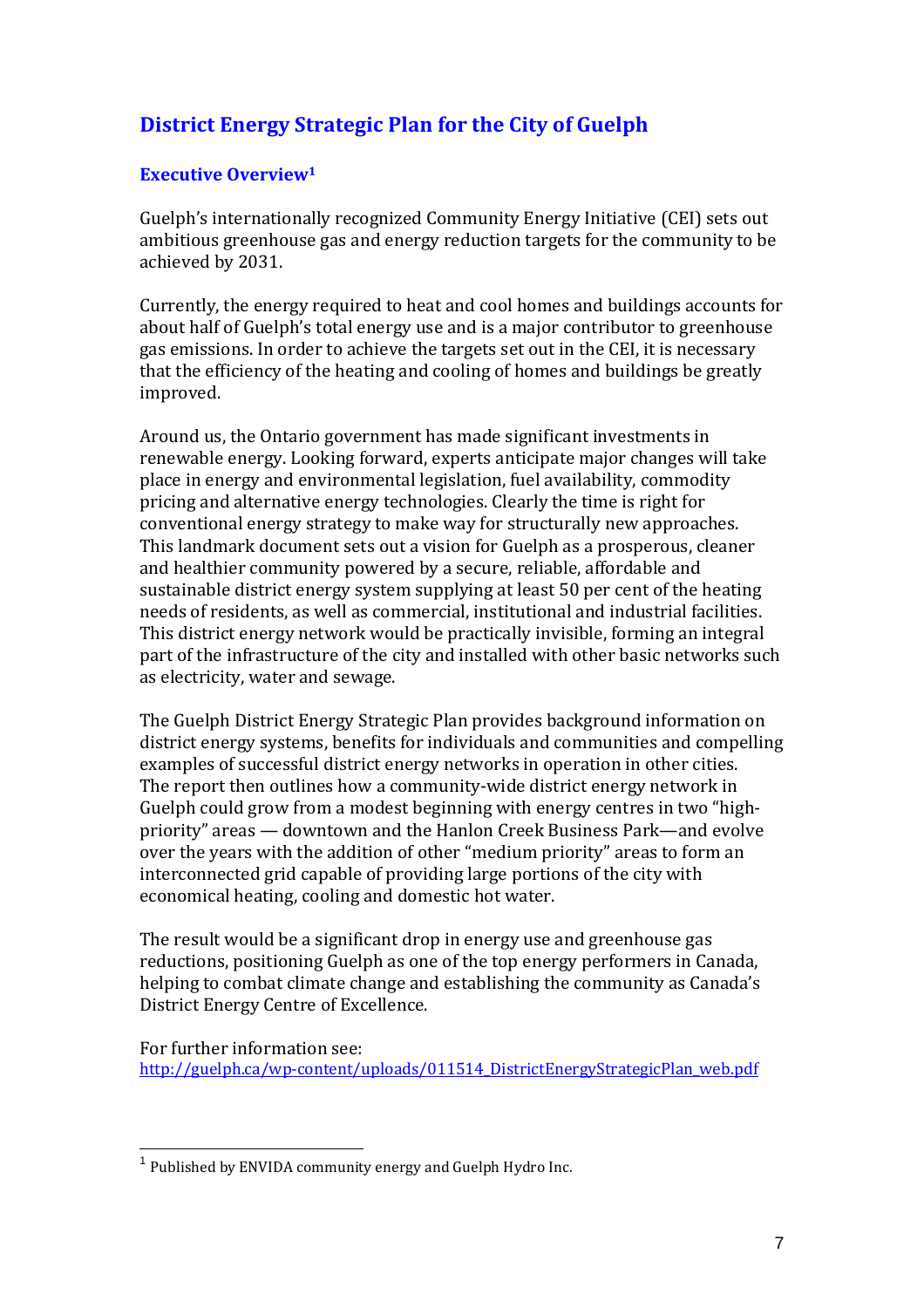# **Speakers Biographies**

**Alex Chapman** has an extensive international background and experience in multiple industries and organization types. He brings outstanding leadership to the energy management discipline. He worked in twelve different countries in such sectors as municipal government, large-scale construction, professional services, heavy industry, federal government, academia, and retail with organization types ranging from entrepreneurial ventures to one of the world's largest transnational partnerships. Currently Mr. Chapman works as an Acting Corporate Manager, Community Energy of the City of Guelph.

**Barbara Englehart** is the business development and outreach manager for LEAP in the Northern Virginia region. She has the responsibility to build and foster collaborative relationships with local governments, network contractors, financial institutions, civic organizations, local businesses, NGOs, utilities, and homeowners to facilitate and promote the building of healthier, more comfortable and higher performing space in Northern Virginia. Prior to joining LEAP, Barbara worked as an independent business sustainability consultant helping organizations reduce their negative impacts to the environment and human health. She created a model which guides businesses on the use of energy, water, materials, and toxic control to implement solutions that are good for the planet and good for the bottom line. Prior to her work in business sustainability, Barbara worked at MCI and Verizon where she was the director of Product Marketing for Global Voice over the Internet. Early in her career, she worked for Arthur Andersen & Co. as a certified public accountant. She has a bachelors degree from the University of California, Berkeley and a masters degree from the UCLA Anderson School of Management.

**Dr. Michael Heidinger** is Mayor of Dinslaken. He studies economics and since 2000 he holds a degree of Dr. rer. oec. He worked as a referent of the SPDparliamentary group for work, health and social affairs. From 2005 to 2009 he worked as a head of the Unit Employment Policy and Vocational Education of the Ministry for Work, Health and Social Affairs of North Rhine-Westphalia.

**Thomas Kiwitt** is Managing Director at the Verband Region Stuttgart (Regional planning commission).Kiwitt is head of the department of regional planning in one of Germany's most densely populated and prosperous regions. He leads the implementation of Stuttgart Region's spatial strategy for mitigation and adaptation, which comprises the enforcement of mandatory guidelines for spatial development, consultancy and support services for local authorities and research activities. Recently he coordinates a pilot project to improve sustainable transportation in Stuttgart Region. Within the European Network of Metropolitan Areas and Regions (METREX) he is a member of the working groups for major infrastructure and urban-rural cooperation. He is a member of the German academy for spatial research and planning study group for regional planning and the Baden-Württemberg committee. He is a lecturer and member of the advisory board at the masters program for city planning at the University of Applied Sciences in Stuttgart. Kiwitt holds a "Diplom-Ingenieur" degree for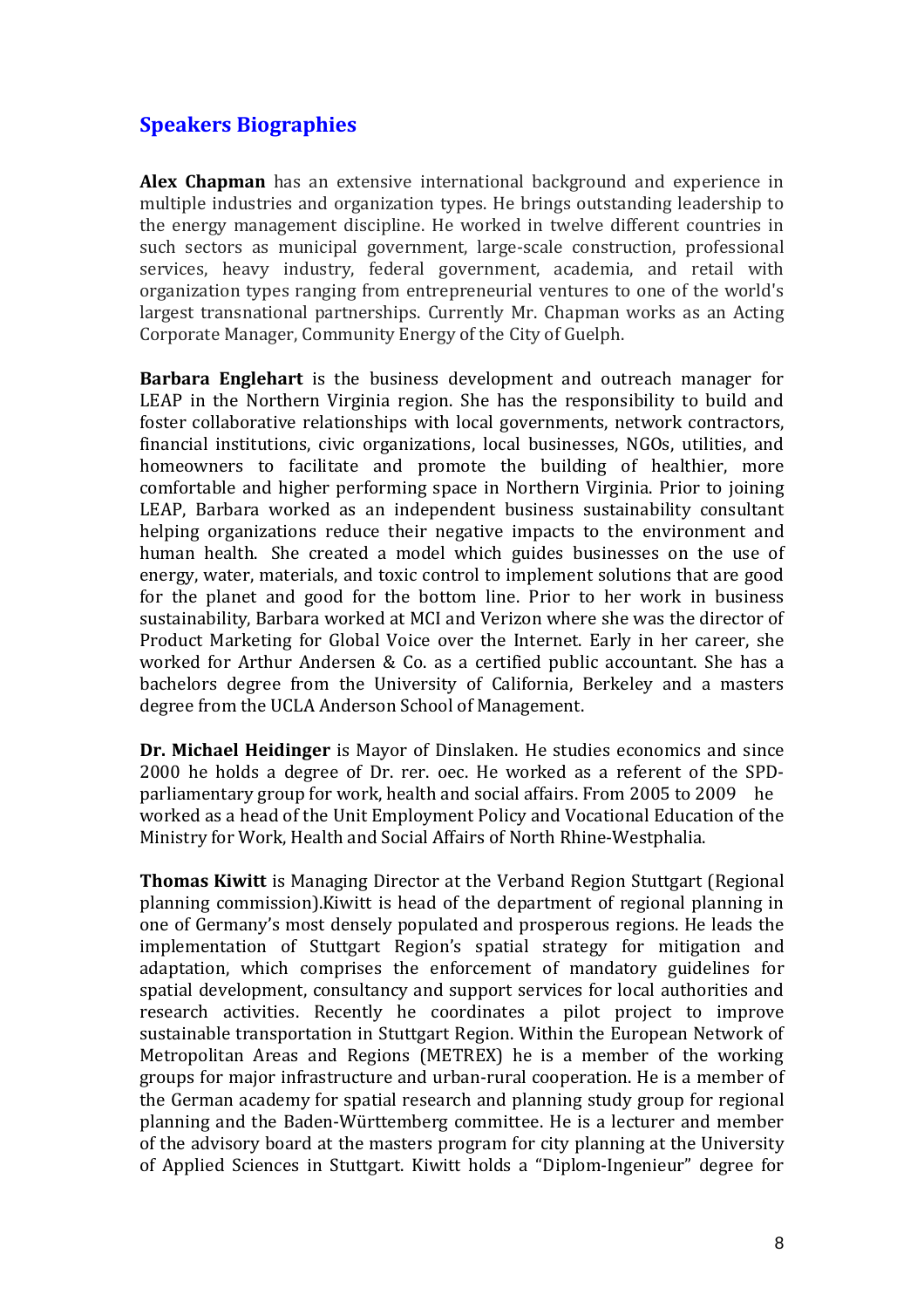spatial and environmental planning from the University of Kaiserslautern, Germany. Prior to working for Stuttgart Region, he has been working for cities and regions in Germany as well as for the metropolitan administration of Jakarta, Indonesia.

**Prof. Dr. Andreas Pyka** has studied Economics at the University of Augsburg and has a doctoral degree in political science from the University of Augsburg. He worked as a visiting Professor at the Austrian Research Centers "System Research" in Vienna. After habilitation at the University of Augsburg, he became a Professor of economic theory at the University of Bremen (2006-2009). Later he worked as a Visiting Professor at the Technical University in Delft (2008) and as a Professor of innovation economics at the University of Hohenheim (since 2009). Since 2012 he works as a Research professor at the Halle Institute for Economic Research. His research fields include Modern Innovation Theory, Industrial Economics, Complexity Economics, Neo-Schumpeterian Economics and Industrial Dynamics, Biotechnology Industries, Energy and Innovation, Innovation Networks and R&D Policy.

**Dr. Matthew Rice**, Assistant Professor, Department of Geography and Geoinformation Science, College of Science, George Mason University. Dr. Rice has received several grants and support from the Army Geospatial Center, the National Geospatial Intelligence Agency, and the National Science Foundation. His recent research addresses the use of geospatial technology for transportation and crowdsourcing to support navigation for the disabled, and the use of geographic information systems and geo-visualization in spatial decision support. Dr. Rice holds a Ph.D. in Geography from UC Santa Barbara, where he worked as a research assistant at the National Center for Geographic Information and Analysis (NCGIA).

**Dr. Nicola Schelling** studied law at the Philipps-University Marburg. She then worked as a judge and prosecutor. From 2002 to 2004 she worked as a consultant for cross-border in the state of Baden-Württemberg (European Division). From 2004 to 2006 as a National Expert at the European Commission in Brussels and from 2006 as a Head of Unit for cross-border and interregional cooperation at the State Ministry of Baden-Württemberg. Since 2014 she works as a Regional Director at the Verband Region Stuttgart.

**Prof. Dr. Miranda Schreurs** is the director of the Environmental Policy Research Centre and Professor of Comparative Politics at the Freie Universität Berlin. Prior to this she was Associate Professor in the Department of Government and Politics, University of Maryland. Schreurs' work focuses on comparative environmental politics and policy in Europe, the US, and East Asia. She was born and raised in the United States and has also lived for extended periods in Japan and Germany and briefly in the Netherlands. Her PhD is from the University of Michigan and her MA and BA from the University of Washington. She has also spent time researching or teaching at Harvard University, Utrecht University, the Freie Universität Berlin, Keio University, Chuo University, and Rikkyo University and has held fellowships from the SSRC-MacArthur Foundation Program on International Peace and Security Affairs, the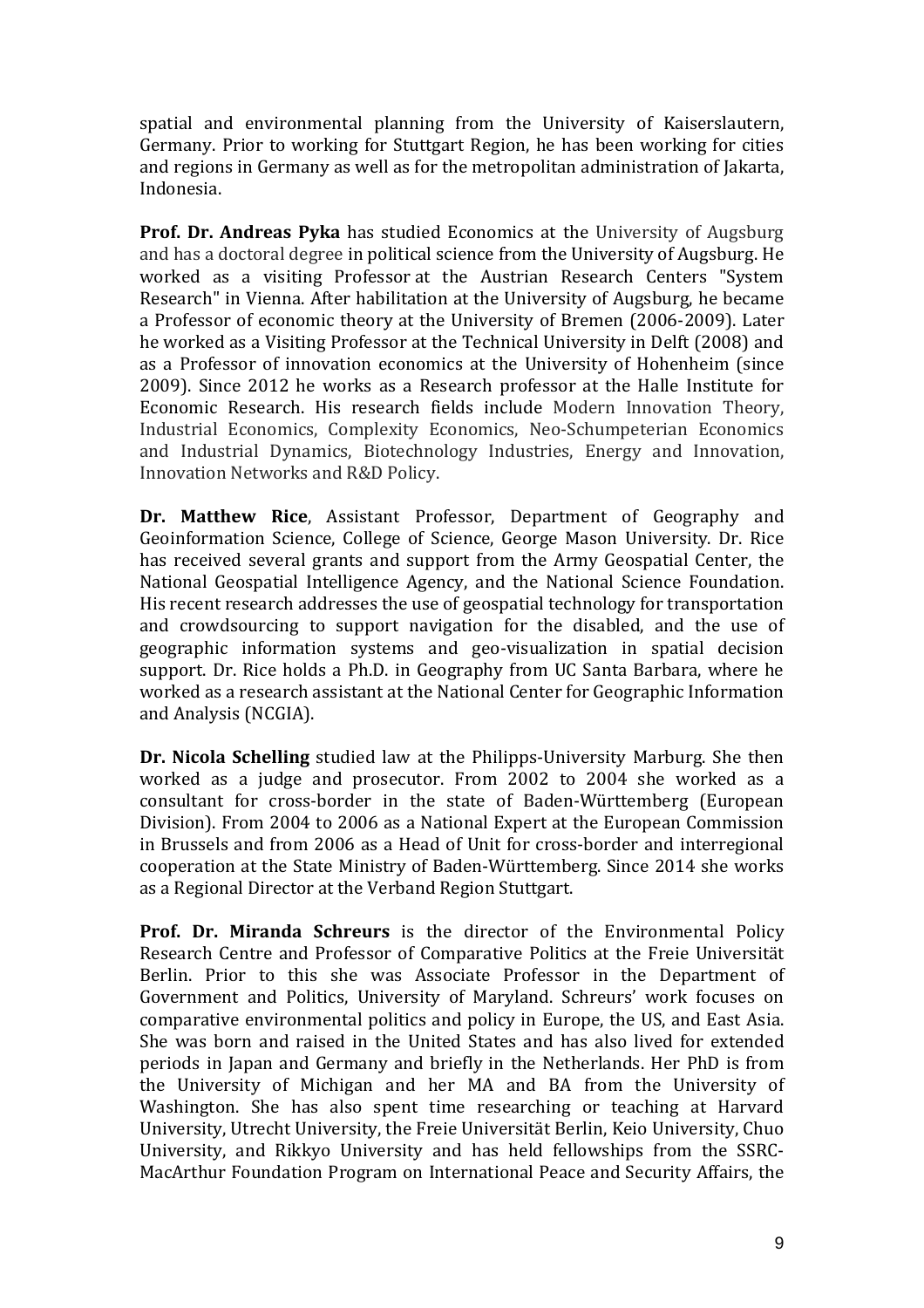Fulbright Foundation, and the National Science Foundation/Japan Society for the Promotion of Science. In July 2008 Schreurs was appointed to the German Advisory Council on the Environment. Her key research areas are: Environmental governance, climate change policy and politics, energy policy, German, EU, US and East Asian environmental policy.

**Bernd Tischler** began his term as Lord Mayor of Bottrop in 2009. He was elected as a technical deputy of the city of Bottrop in 2004. Part of his department is the building agency, the urban planning agency, the survey agency, the cadaster agency, the building inspection agency, the civil engineering agency, the environmental agency, the public green space agency and the department of building stock. Tischler's department also oversees the sports and public pool facilities of Bottrop. Tischler holds a diploma in city and regional planning from the University of Dortmund. After a traineeship with the county government in Cologne, Tischler passed the state examination for higher technical administrative service in 1987 in Frankfurt. He then worked as a deputy chief officer in the agency for city development and economic promotion of the city of Dormagen. In 1989 Tischler transferred to the city of Bottrop where he started working as a department chief for environmental planning. He then worked as a department chief for obligatory area development planning and later became deputy chief officer. In 1995 Tischler was promoted to the post of chief of the city planning agency that was charged with tasks regarding urban renewal and the tasks of the housing office. In 1996 he was appointed to the post of an executive building director. During his time in the planning office, Tischler played an important role in major building projects, the reactivation of industrial fallow lands, for instance the former "Hüls-Area" (Hüls-Gelände), and in the establishment of Warner Bros. Movie World and the Alpin-Center. Among his special projects as chief of the planning office is the ongoing renewal of the Bottrop downtown area and the renewal of the land-use plan. Tischler represents the interests of Bottrop in meetings, such as those of the Emscher association (Emschergenossenschaft) in Essen. He is also part of several administrative boards. He volunteers as a director of the not-for-profit construction company Bottrop.

**Aimee Vosper** works as a Director of Planning and Environmental Services at the Northern Virginia Regional Commission. Vosper joined NVRC after almost 10 years in local government with the City of Alexandria. A licensed Landscape Architect for nearly 29 years, her role at NVRC is considered essential to the development of partnerships and project facilitation. She has an expertise in environmental and planning programs on the regional level including a depth of knowledge and working experience for the Four Mile Run Watershed and Project Corridor. She has extensive experience as a Project Administrator, and 5 + years in a Principal role as Director of Planning and Environmental services. Vosper coordinates and manages staff with programs that include conservation and land use planning, environmental master planning, heritage and cultural resources, multi-model transportation including trail coordination and development across the region, climate change adaptation, water quality and water quantity of local streams and major rivers, smart growth and community energy planning, land use planning and "charrette" facilitation. Her responsibilities include